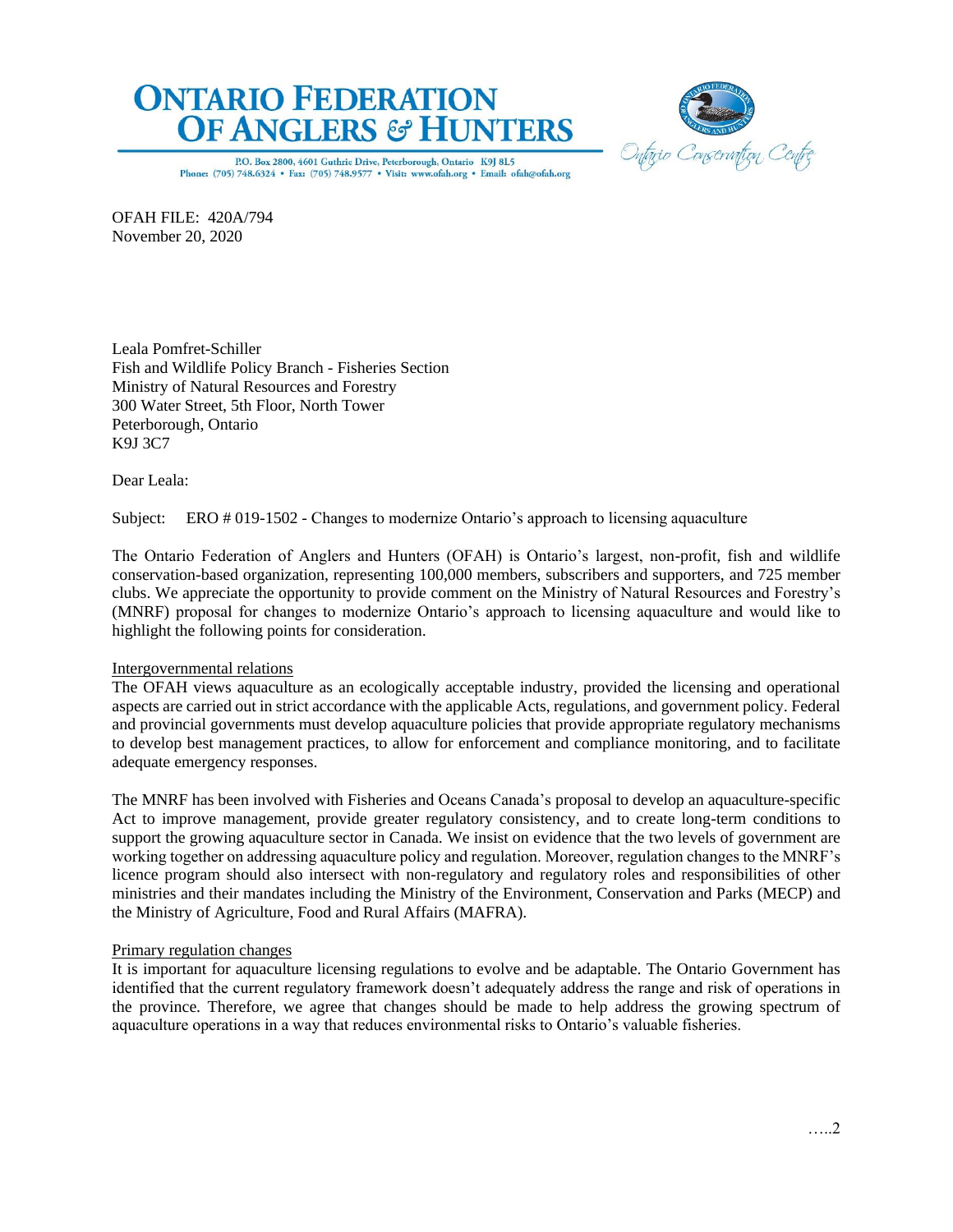Our primary concerns are with open water cage facilities but, in general, without proper monitoring of all types of operations in the aquaculture sector, there could be serious ecological consequences. We urge the MNRF to establish a dedicated inspection program to address the wide range of licensing regulations and conditions. We recommend greater MNRF oversight between established regulations, enforcement action and penalties, and that the MNRF consider appointing, training, and strategically deploying competent inspectors to ensure that the regulatory regime is effective. Below, we specifically provide feedback on the three changes listed in the MNRF's aquaculture proposal:

*1. Making it easier and more cost effective for educational institutions and facilities to undertake aquaculture research by exempting certain low-risk research facilities culturing fish from requiring an aquaculture licence. The facilities would be required to meet criteria intended to maintain environmental protections and protect native fish populations.*

If the MNRF chooses to move forward with this change, there must be tracking mechanisms in place to allow for random or routine inspections, and to help facilitate compliance. A lack of knowledge of what "low-risk" research facilities are operating across the landscape, and where these facilities are located, has the potential for high-risk outcomes. Additionally, the criteria that sets out which operations this would apply to must be carefully outlined, listing the detailed requirements, as well as setting appropriate penalties for any infractions.

# *2. Establishing the ability to change FWCA licences and authorizations, including their conditions. This proposed change would enable greater flexibility to respond to the evolving needs of aquaculture operators, while ensuring that facilities are developed and conducted in an environmentally sustainable manner.*

Aquaculture operations in Ontario are growing and diversifying, so implementing provisions to allow for greater flexibility for changing licences and authorizations, including their conditions, is necessary to help ensure operations are being done in a sustainable manner. These aspects are important developments to licensing regulations made under the Fish and Wildlife Conservation Act, but must also be supported by adequate compliance monitoring and suitable penalties. Enforcement capacity should be enhanced, along with staff that are appropriately trained in aquaculture facility inspections and familiar with the applicable rules, regulations, and licensing conditions. We would also like to recommend that for proponent-driven requests that the MNRF factor in and consider the applicant's compliance history in the risk assessment process.

## *3. Changing decision-making power from Lieutenant Governor in Council (LGIC) to Minister on prescribing species of fish that may be cultured in Ontario. This proposed change would reduce approval timelines for industry and support facilities wishing to diversify and grow their operations more quickly.*

Changing the decision-making power from LGIC to Minister is relatively benign, but there is potential for broader implications that fall under the mandates of other government agencies if they are not formally involved in the amendment process to Schedule B. For this reason, the MECP and other relevant ministries should be included and accountable for their involvement.

The benefit of delegating authority from LGIC to Minister is that the process to request an amendment to Schedule B to either add or remove species eligible for culture in Ontario will be streamlined and more time efficient. That said, under this change in regulation decision-making powers, we urge that the MNRF maintain and, where possible, further develop and improve the existing risk assessment process.

# Additional regulatory considerations

In 2016, we provided feedback to the Application Guidelines for Cage Aquaculture Facilities (EBR Registry Number: 012-5045), and highlighted concerns we had related to cumulative effects of multiple stressors on a given waterbody (believed to account for the largest loss in fisheries productivity over the long term). With cumulative effects now recognized in the federal Fisheries Act, it becomes all the more relevant and important to consider these things in the application process, including proximity and scale of new and expanding aquaculture facilities.